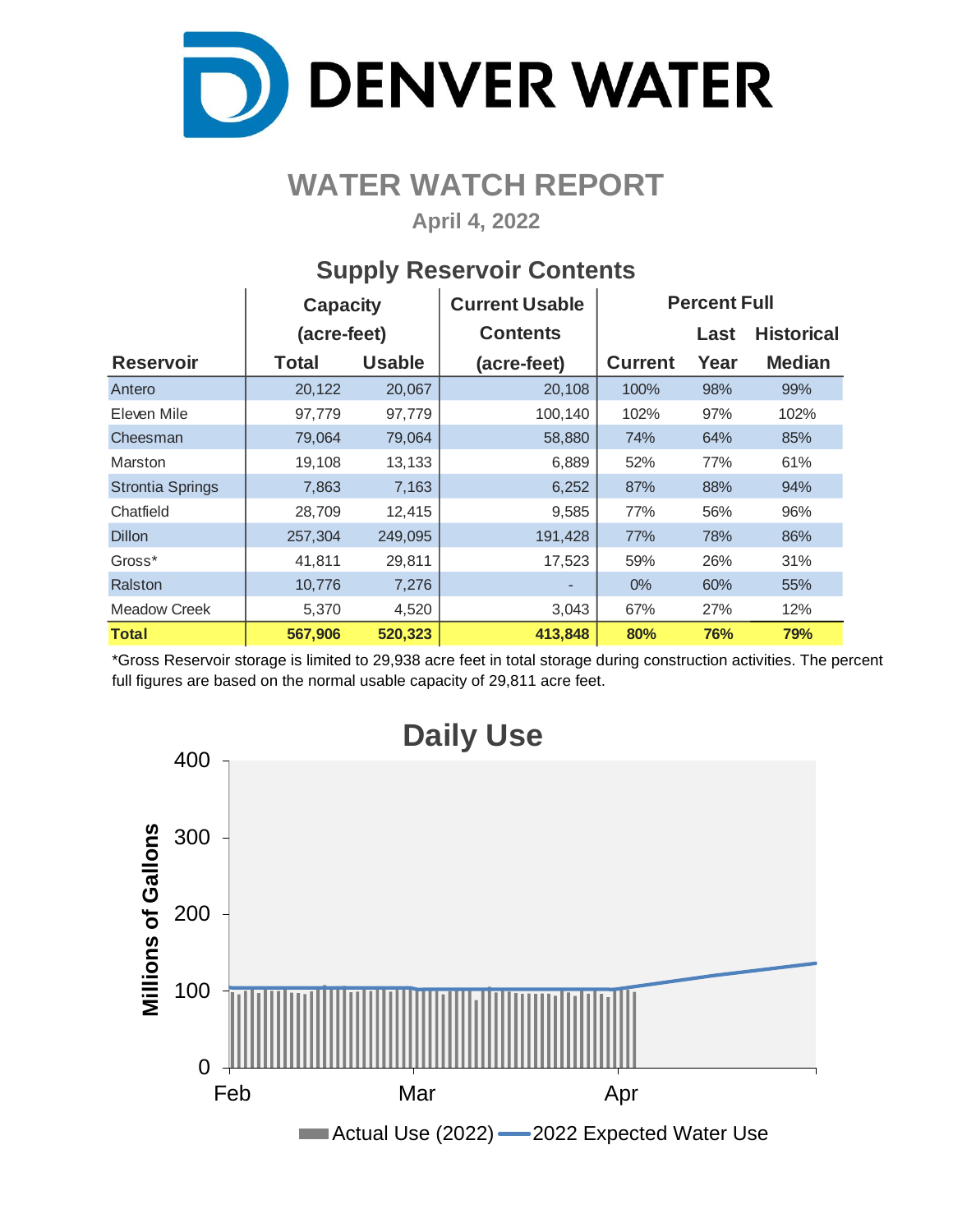## **Supply Reservoir Contents**



Note: Denver Water forecasts seasonal reservoir storage contents under dry future weather, normal future weather and wet future weather scenarios.

Gross Reservoir storage is limited to 29,938 acre feet in total storage during construction activities. The percent full figures are based on the normal usable capacity of 29,811 acre feet.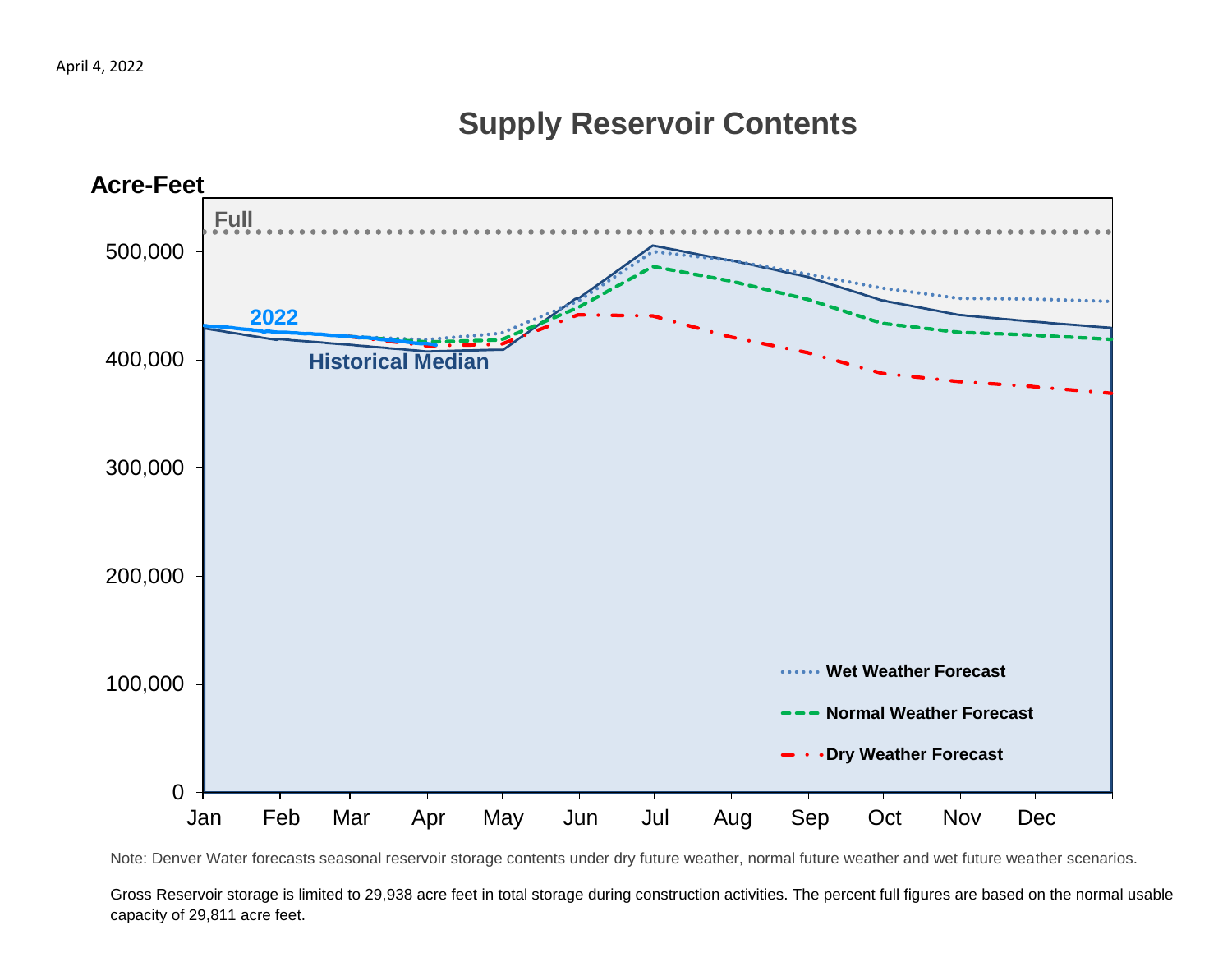# 3.5 □ Average Monthly Total **Z** Normal Month to Date 3.0 ■ 2022 Month to Date 2.5 2.0 Inches 1.5 1.0 0.5 ss ss fessier Land of 0.0 Antero Eleven Mile<br>Cheesanan Cheesanan Cheesanan Cheesanan Cheesanan Cheesanan Ralston<br>Morfat Ho Dillon<br>Williams<br><sup>Terns Fort</sup> Gross

# **April Precipitation**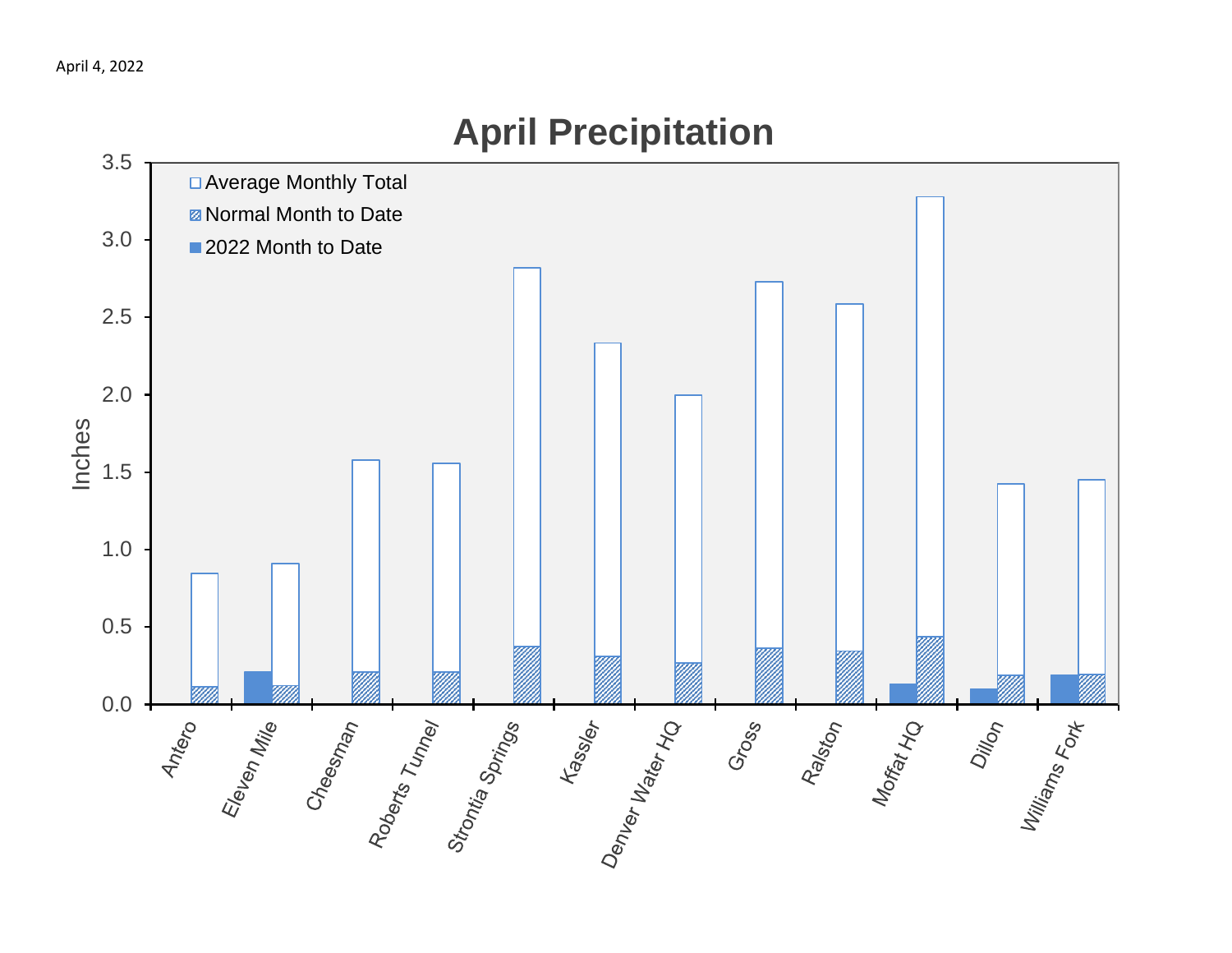

Data are from the 7 Snotel stations above Denver Water's Upper South Platte diversion

#### **Snowpack: Colorado River Watershed**

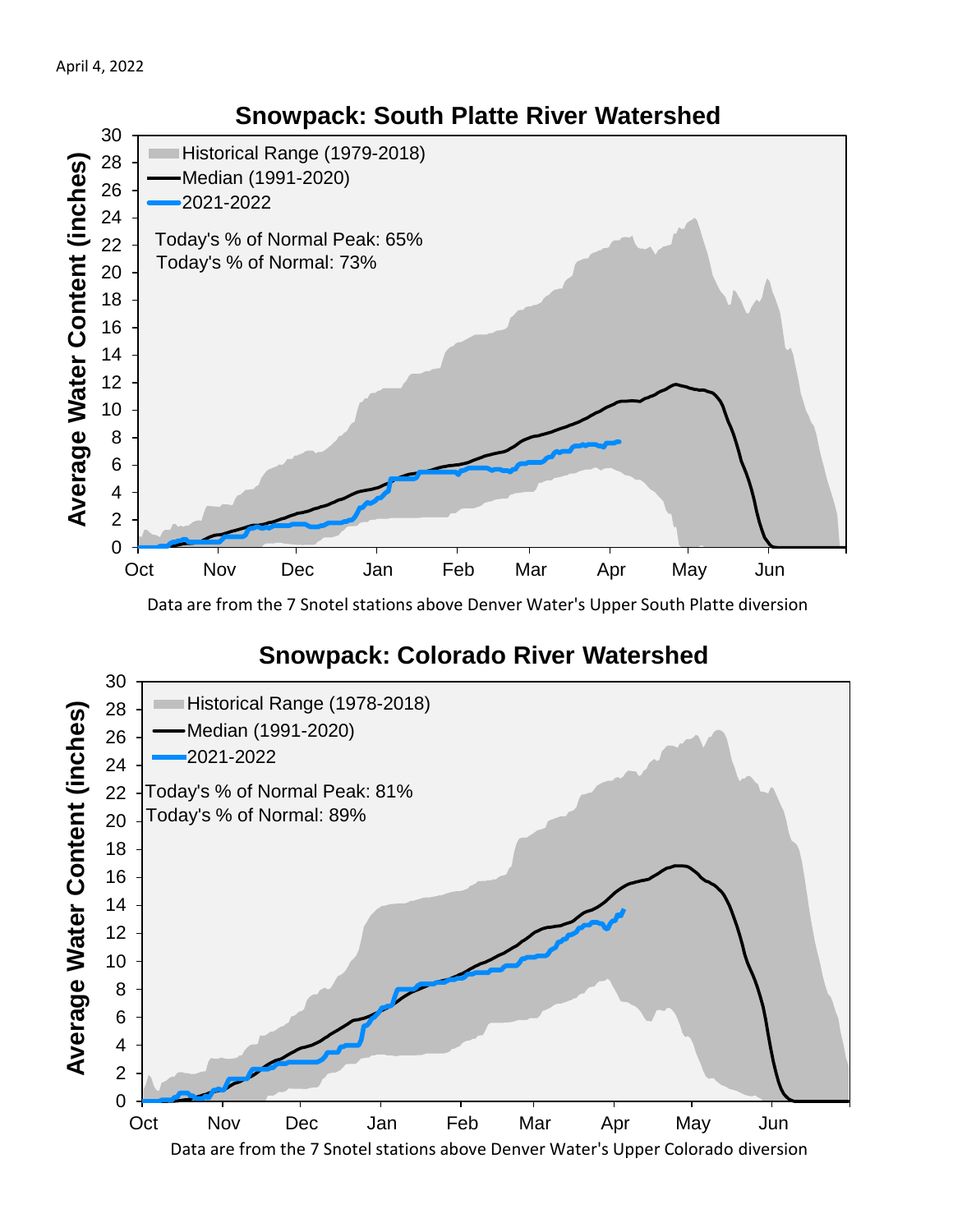

#### **Cumulative Precipitation: South Platte River Watershed**

Data are from the 7 SNOTEL stations above Denver Water's Upper South Platte diversion facilities.



Data are from the 7 SNOTEL stations above Denver Water's Upper Colorado diversion facilities.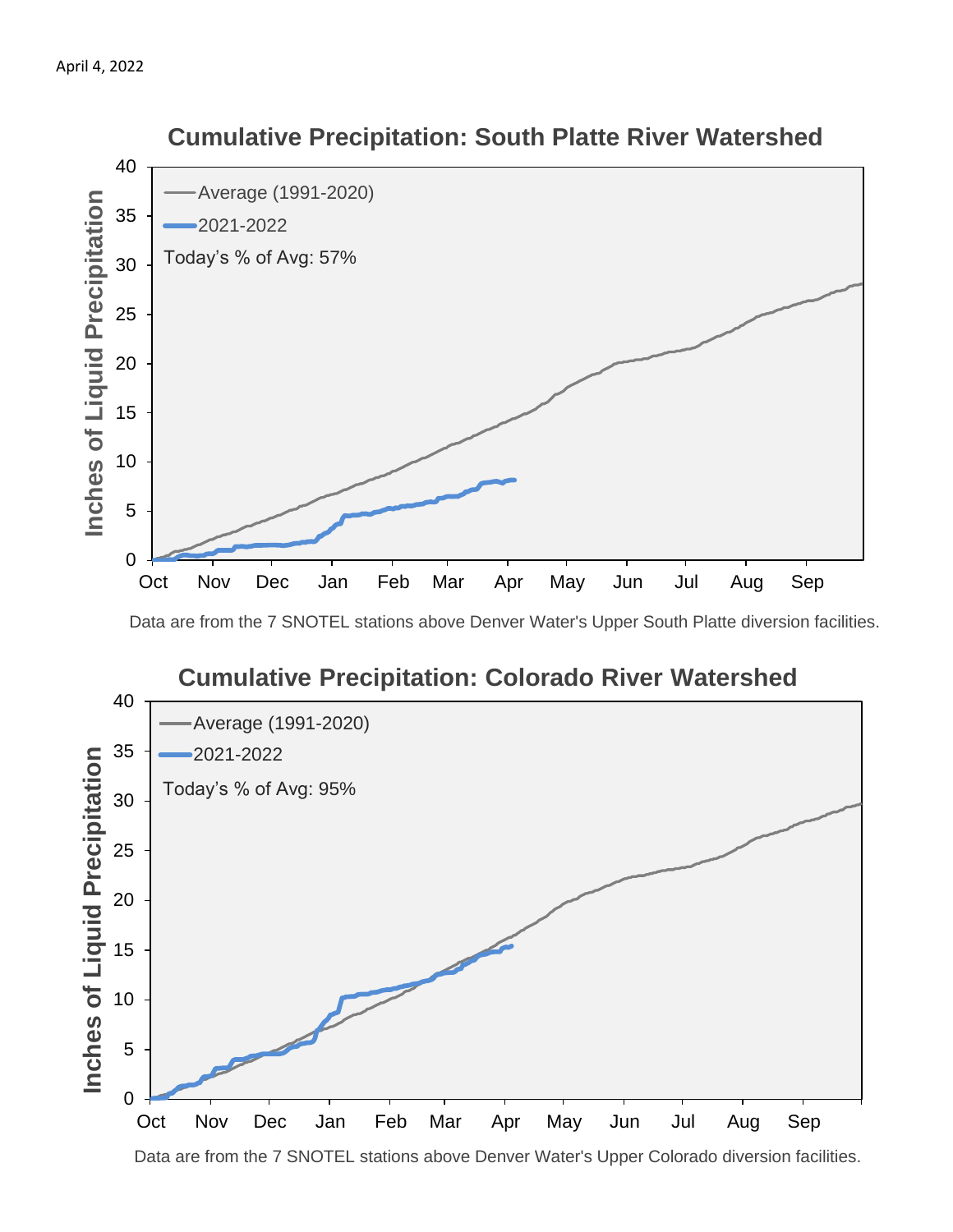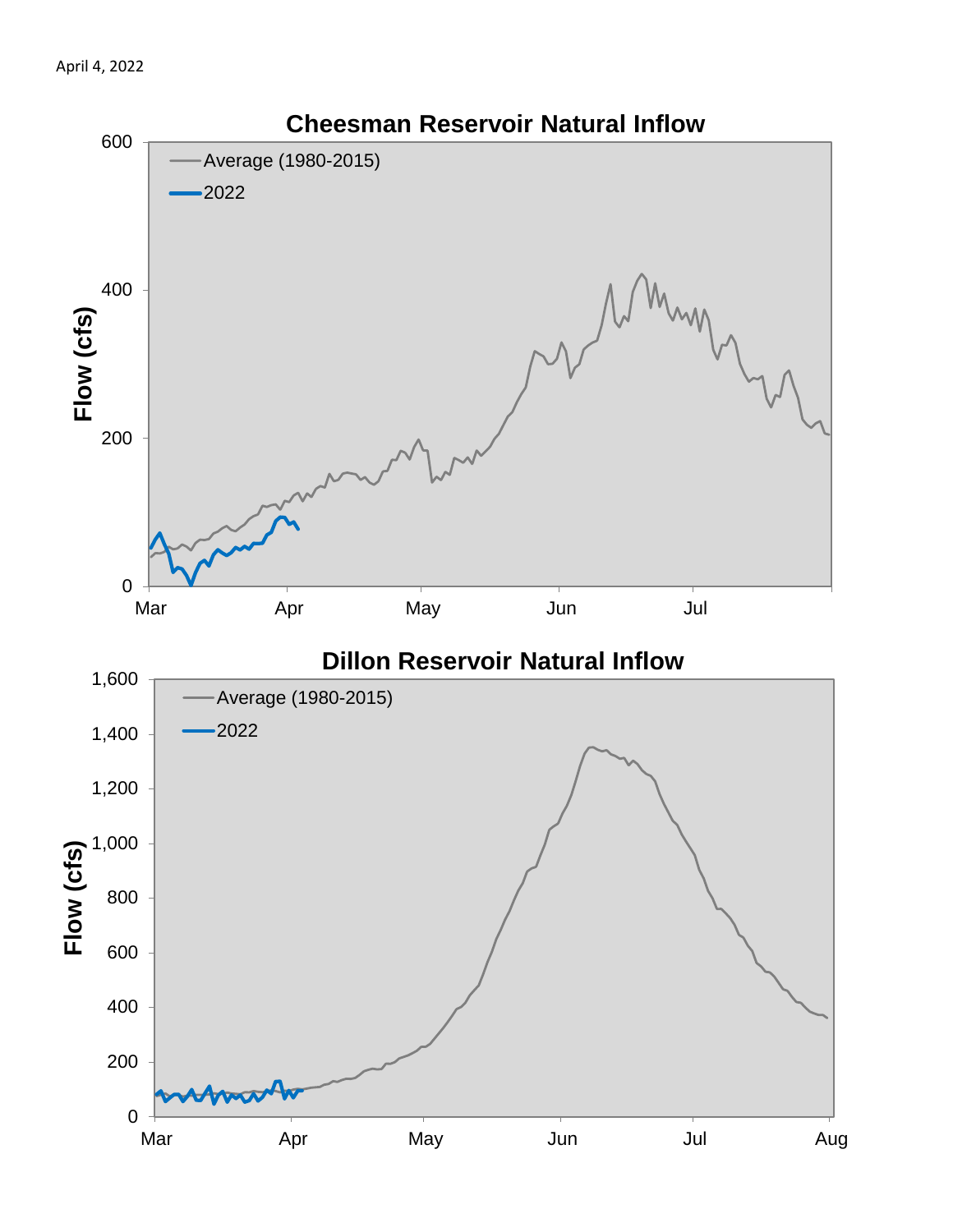|                                                                         | <b>Denver Water Use and Reservoir Contents 2022</b> |         |         |         |         |     |     |     |     |     |     |     |     |         |
|-------------------------------------------------------------------------|-----------------------------------------------------|---------|---------|---------|---------|-----|-----|-----|-----|-----|-----|-----|-----|---------|
|                                                                         |                                                     | Jan     | Feb     | Mar     | Apr     | May | Jun | Jul | Aug | Sep | Oct | Nov | Dec | YTD-Avg |
| Predicted End-of-Month Supply Reservoir<br>Contents (Full = 518,449 AF) |                                                     |         |         |         | 418,600 |     |     |     |     |     |     |     |     |         |
| Actual End-of-Month Supply Reservoir<br>Contents (AF)                   |                                                     | 425,595 | 421,903 | 415,083 |         |     |     |     |     |     |     |     |     |         |
| Actual % Full                                                           |                                                     | 82%     | 81%     | 80%     |         |     |     |     |     |     |     |     |     |         |
| Historical Median % Full                                                |                                                     | 81%     | 80%     | 79%     | 79%     | 88% | 98% | 95% | 92% | 88% | 85% | 84% | 83% |         |
| 2022 Expected Daily Use (MG)                                            |                                                     | 105     | 104     | 102     | 120     | 157 | 257 | 298 | 292 | 270 | 158 | 105 | 101 | 104     |
| Actual Daily Use (MG)                                                   | $\mathbf{1}$                                        | 92      | 98      | 102     | 102     |     |     |     |     |     |     |     |     |         |
|                                                                         | $\mathbf 2$                                         | 100     | 95      | 101     | 102     |     |     |     |     |     |     |     |     |         |
|                                                                         | 3                                                   | 100     | 100     | 101     | 99      |     |     |     |     |     |     |     |     |         |
|                                                                         | 4                                                   | 105     | 105     | 100     |         |     |     |     |     |     |     |     |     |         |
|                                                                         | 5                                                   | 99      | 97      | 95      |         |     |     |     |     |     |     |     |     |         |
|                                                                         | 6                                                   | 101     | 103     | 100     |         |     |     |     |     |     |     |     |     |         |
|                                                                         | $\overline{7}$                                      | 100     | 100     | 102     |         |     |     |     |     |     |     |     |     |         |
|                                                                         | 8                                                   | 101     | 100     | 101     |         |     |     |     |     |     |     |     |     |         |
|                                                                         | 9                                                   | 101     | 102     | 103     |         |     |     |     |     |     |     |     |     |         |
| D                                                                       | 10                                                  | 99      | 98      | 88      |         |     |     |     |     |     |     |     |     |         |
| Α                                                                       | 11                                                  | 100     | 97      | 100     |         |     |     |     |     |     |     |     |     |         |
| Υ                                                                       | 12                                                  | 98      | 96      | 105     |         |     |     |     |     |     |     |     |     |         |
|                                                                         | 13                                                  | 101     | 99      | 98      |         |     |     |     |     |     |     |     |     |         |
| O                                                                       | 14                                                  | 93      | 105     | 102     |         |     |     |     |     |     |     |     |     |         |
| F                                                                       | 15                                                  | 96      | 108     | 99      |         |     |     |     |     |     |     |     |     |         |
|                                                                         | 16                                                  | 96      | 105     | 97      |         |     |     |     |     |     |     |     |     |         |
| M                                                                       | 17                                                  | 103     | 106     | 96      |         |     |     |     |     |     |     |     |     |         |
| O                                                                       | 18                                                  | 96      | 106     | 97      |         |     |     |     |     |     |     |     |     |         |
| N                                                                       | 19                                                  | 100     | 98      | 96      |         |     |     |     |     |     |     |     |     |         |
| T                                                                       | 20                                                  | 100     | 99      | 97      |         |     |     |     |     |     |     |     |     |         |
| н                                                                       | 21                                                  | 102     | 102     | 96      |         |     |     |     |     |     |     |     |     |         |
|                                                                         | 22                                                  | 95      | 100     | 94      |         |     |     |     |     |     |     |     |     |         |
|                                                                         | 23                                                  | 102     | 102     | 102     |         |     |     |     |     |     |     |     |     |         |
|                                                                         | 24                                                  | 102     | 102     | 98      |         |     |     |     |     |     |     |     |     |         |
|                                                                         | 25                                                  | 95      | 99      | 93      |         |     |     |     |     |     |     |     |     |         |
|                                                                         | 26                                                  | 101     | 103     | 101     |         |     |     |     |     |     |     |     |     |         |
|                                                                         | 27                                                  | 94      | 104     | 97      |         |     |     |     |     |     |     |     |     |         |
|                                                                         | 28                                                  | 103     | 103     | 102     |         |     |     |     |     |     |     |     |     |         |
|                                                                         | 29                                                  | 96      |         | 96      |         |     |     |     |     |     |     |     |     |         |
|                                                                         | 30                                                  | 102     |         | 92      |         |     |     |     |     |     |     |     |     |         |
|                                                                         | 31                                                  | 91      |         | 101     |         |     |     |     |     |     |     |     |     |         |
| <b>Monthly Average</b>                                                  |                                                     | 99      | 101     | 98      | 101     |     |     |     |     |     |     |     |     | 99      |
| % of 2022 Expected Daily Use                                            |                                                     | 94%     | 97%     | 97%     | 84%     |     |     |     |     |     |     |     |     | 96%     |

Notes: 1) "AF" denotes acre-feet. "MG" denotes million gallons. 2) Expected Daily Use is based on historical use with normal weather conditions. 3) The predicted end-of-month supply reservoir contents figures assume normal weather after April 4th, 2022. 4) The differences between predicted and actual end-of-month supply reservoir contents are the result of normal estimation error of daily use, supply, evaporation, carriage losses and raw water deliveries. 5) Predicted supply reservoir contents last updated on April 4<sup>th</sup>, 2022. 6) Daily water figures are subject to change.